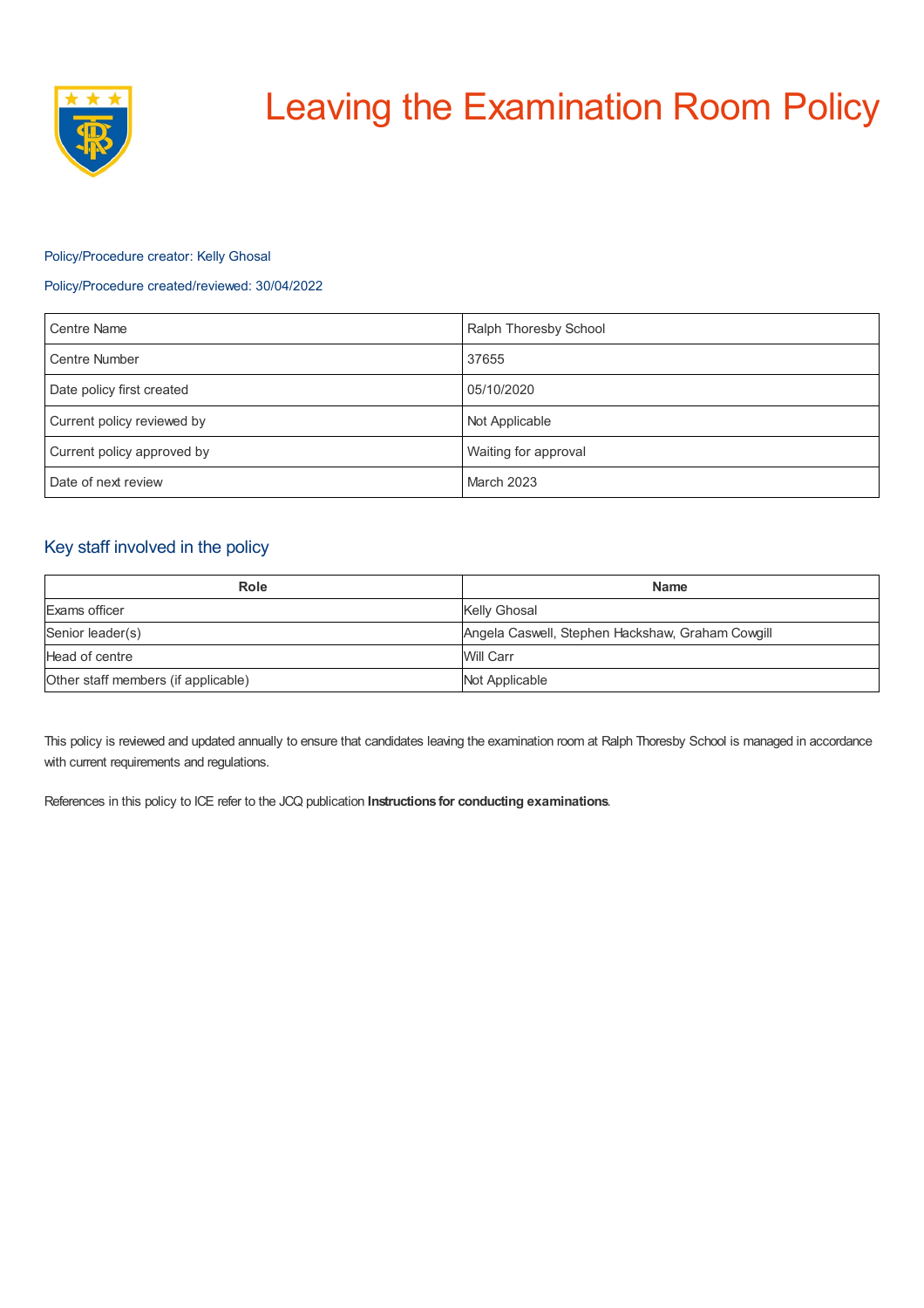# Purpose of the policy

The purpose of this policy is to confirm that candidates leaving the examination room at Ralph Thoresby School is managed in line with JCQ regulations.

This policy confirms:

- the correct procedures are followed in relation to candidates leaving the examination room
- Ralph Thoresby School reserves the right to exercise discretion whether to allow extra time to compensate candidates for their temporary absence from the examination room

# 1. Arrangements for leaving the examination room

- For examinations that last one hour or more, candidates must stay under centre supervision until 10.00am for a morning examination or 2.30pm for an afternoon examination, i.e. one hour after the awarding body's published starting time for that examination. (ICE 23.1)
- For examinations that last less than one hour, candidates must be supervised and question papers must be kept in secure storage until the published finishing time of the examination. (ICE 23.2)
- Candidates who are allowed to leave the examination room temporarily must be accompanied by a member of centre staff. This must not be the candidate's subject teacher or a subject expert for the examination in question. Those candidates may be allowed extra time at the discretion of the centre to compensate for their temporary absence. (ICE 23.3)
- Candidates who have finished the examination and have been allowed to leave the examination room early must hand in their script, question paper and any other material before they leave the examination room. Those candidates must not be allowed back into the room. (ICE 23.4)
- At the end of the examination, candidates must hand in their script, question paper and any other material before they leave the examination room. (ICE 23.5)

The following arrangements are applied at Ralph Thoresby School:

Candidates who are allowed to leave the examination room temporarily may be allowed extra time to compensate for their temporary absence. (ICE 23.3)

• Where a temporary absence has been for a longer period of time due to illness, candidate will be supervised at all times.

Additional arrangements:

Not applicable

## 2. Roles and responsibilities

### **The role of the examsoffice/officer**

Through training, ensure invigilators are aware how candidates who may be allowed to leave the examination room temporarily should be managed and recorded

Additional responsibilities:

Not applicable

### **The role of the invigilator**

- Ensure a candidate who may be allowed to leave the examination room temporarily is accompanied by a member of centre staff who is not the candidate's subject teacher or a subject expert for the examination in question (ICE 23.3)
- Record instances on the exam room incident log of candidates who may be allowed to leave the examination room temporarily because they may be feeling unwell or require a toilet break (ICE 20.2)